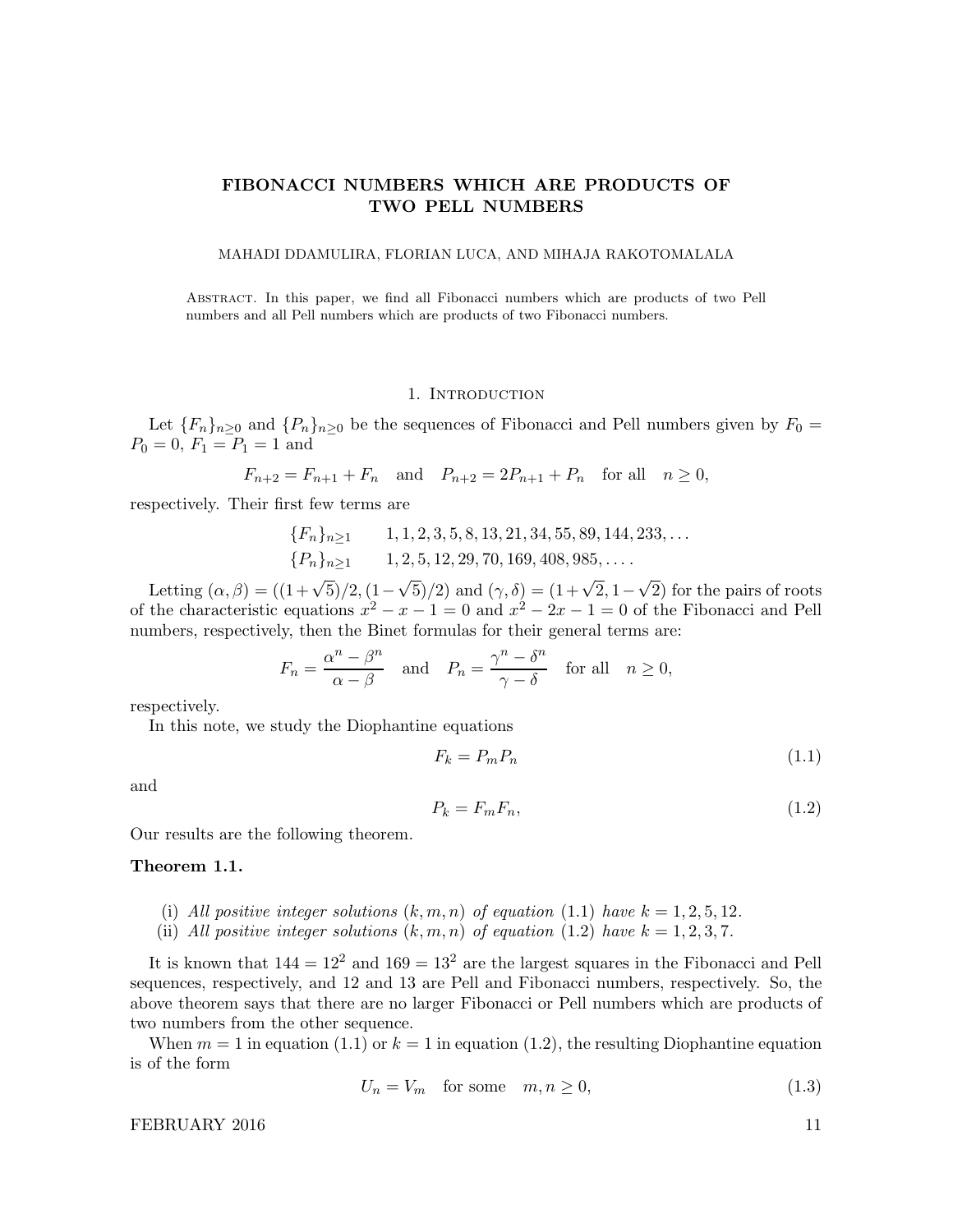where  $\{U_n\}_{n>0}$  and  $\{V_m\}_{m>0}$  are the Fibonacci and Pell sequences, respectively. More generally, there is a lot of literature on how to solve equations like (1.3) in case  ${U_n}_{n>0}$  and  ${V_m}_{m>0}$  are two non-degenerate linearly recurrent sequences with dominant roots. See, for example, [6] and [7]. The theory of linear forms in logarithms la Baker gives that, under reasonable conditions (say, the dominant roots of  $\{U_n\}_{n>0}$  and  $\{V_m\}_{m>0}$  are multiplicatively independent), equation (1.3) has only finitely many solutions which are effectively computable. In fact, a straightforward linear form in logarithms gives some very large bounds on  $\max\{m, n\}$ , which then are reduced in practice either by using the LLL algorithm or by using a procedure originally discovered by Baker and Davenport  $[1]$  and perfected by Dujella and Peth $[3]$ .

In this paper, we also use linear forms in logarithms and the Dujella-Pethő reduction procedure to solve equations  $(1.1)$  and  $(1.2)$ .

### 2. Lower Bound for Linear Forms in Logarithms of Algebraic Numbers

In this section, we state a result concerning lower bounds for linear forms in logarithms of algebraic numbers, which will be used in the proof of our theorem.

Let  $\eta$  be an algebraic number of degree d, whose minimal polynomial over the integers is

$$
g(x) = a_0 \prod_{i=1}^{d} (x - \eta^{(i)}).
$$

The logarithmic height of  $\eta$  is defined as

$$
h(\eta) = \frac{1}{d} \left( \log |a_0| + \sum_{i=1}^d \log \max\{|\eta^{(i)}|, 1\} \right).
$$

Let  $\mathbb L$  be an algebraic number field and  $d_{\mathbb L}$  be the degree of the field  $\mathbb L$ . Let  $\eta_1, \eta_2, \ldots, \eta_l \in \mathbb L$ not 0 or 1 and  $d_1, \ldots, d_l$  be nonzero integers. We let

$$
D=\max\{|d_1|,\ldots,|d_l|,3\},\
$$

and let

$$
\Lambda = \prod_{i=1}^{l} \eta_i^{d_i} - 1.
$$

Let  $A_1, \ldots, A_l$  be positive integers such that

$$
A_j \ge h'(\eta_j) := \max\{d_{\mathbb{L}}h(\eta_j), |\log \eta_j|, 0.16\} \text{ for } j = 1, \dots l.
$$

The following result is due to Matveev [5].

**Theorem 2.1.** If 
$$
\Lambda \neq 0
$$
 and  $\mathbb{L} \subset \mathbb{R}$ , then  
\n
$$
\log |\Lambda| > -1.4 \cdot 30^{l+3} l^{4.5} d_{\mathbb{L}}^2 (1 + \log d_{\mathbb{L}}) (1 + \log D) A_1 A_2 \cdots A_l.
$$

### 3. Proof of Theorem 1.1

We ran a computation for  $k \leq 400$  and got only the indicated solutions. We now assume that  $k > 400$  and that  $n > m$ . We do not consider the case  $n = m$  since they lead to  $F_k = \Box$ and  $P_k = \Box$  whose largest solutions are  $k = 12$  and  $k = 7$ , respectively, as we already pointed out in the Introduction. We deal with equation (1.1) first. We use the known inequalities that

$$
\alpha^{n-2} \le F_n \le \alpha^{n-1} \quad \text{and} \quad \gamma^{n-2} \le P_n \le \gamma^{n-1} \quad \text{for all} \quad n \ge 0.
$$

Thus,

$$
\alpha^{k-2} \le F_k = P_m P_n \le \gamma^{m+n-2}
$$
 and  $\alpha^{k-1} \ge F_k = P_n P_m \ge \gamma^{m+n-4}.$  (3.1)

12 VOLUME 54, NUMBER 1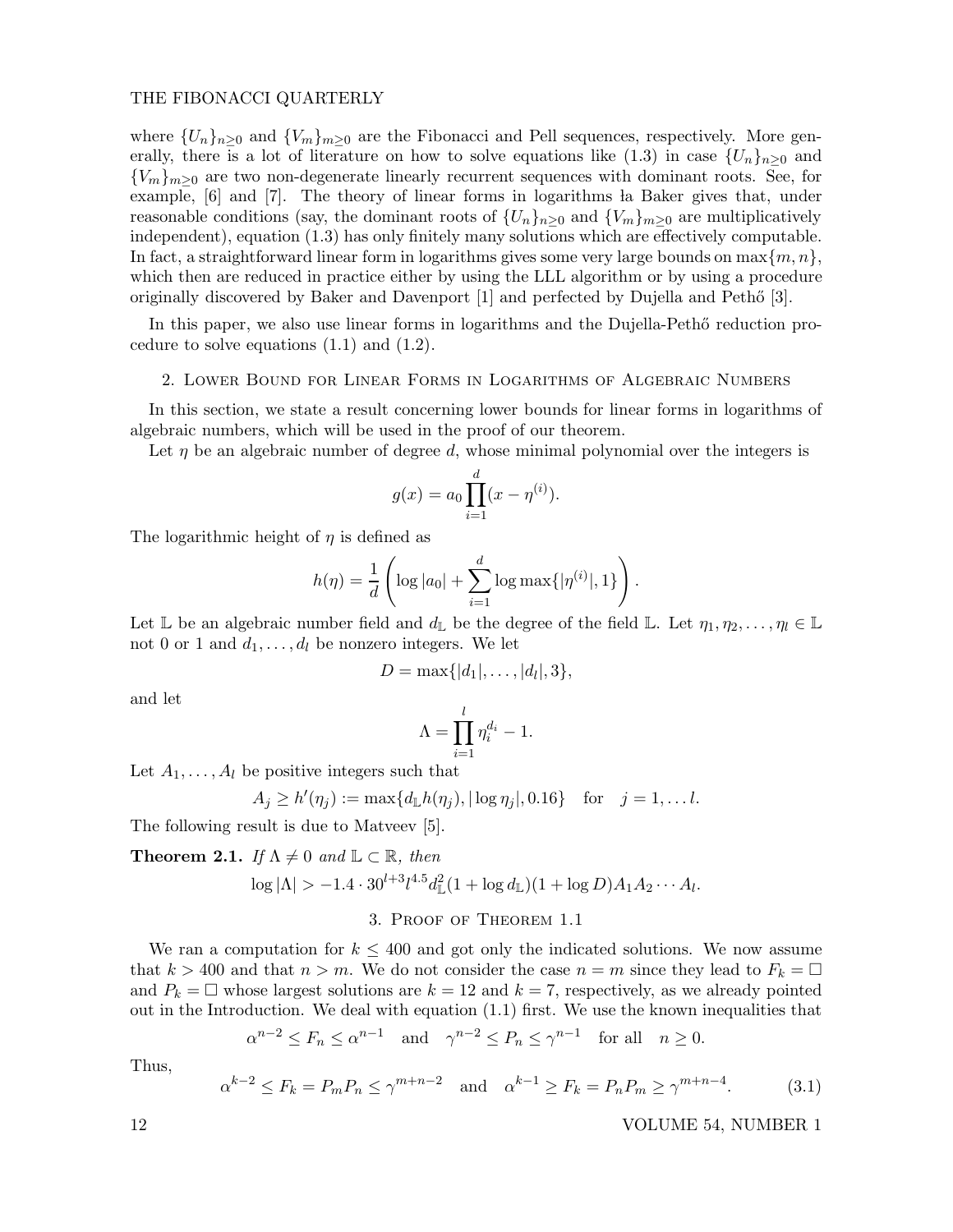Hence,

 $1 + c_1(m + n - 4) \le k \le 2 + c_1(m + n - 2)$ , where  $c_1 = \log \gamma / \log \alpha = 1.83157...$  (3.2) In particular,  $k < 4n$ . We get

$$
\frac{1}{\sqrt{5}}(\alpha^k - \beta^k) = \frac{1}{8}(\gamma^m - \delta^m)(\gamma^n - \delta^n),
$$

which can be regrouped as

$$
\left|\frac{\alpha^k}{\sqrt{5}} - \frac{\gamma^{m+n}}{8}\right| = \left|\frac{\beta^k}{\sqrt{5}} - \frac{\gamma^n \delta^m + \gamma^m \delta^n - \delta^{m+n}}{8}\right|.
$$

Since  $\delta = -\gamma^{-1}$  and  $\beta = -\alpha^{-1}$ , and using the fact that  $3/8 < 1/\sqrt{5}$ , we get that

$$
\left|\frac{\alpha^k}{\sqrt{5}} - \frac{\gamma^{m+n}}{8}\right| < \frac{2}{\sqrt{5}} \max\left\{|\beta|^k, \gamma^{n-m}\right\} = \frac{2\gamma^{n-m}}{\sqrt{5}}.\tag{3.3}
$$

Dividing across by  $\gamma^{m+n}/8$ , we get

$$
\left|\frac{8}{\sqrt{5}}\alpha^k \gamma^{-n-m} - 1\right| < \frac{16}{\sqrt{5}\gamma^{2m}}.\tag{3.4}
$$

On the left-hand side of (3.4) we apply Theorem 2.1 with the data

$$
l = 3
$$
,  $\eta_1 = 8/\sqrt{5}$ ,  $\eta_2 = \alpha$ ,  $\eta_3 = \gamma$ ,  $d_1 = 1$ ,  $d_2 = k$ ,  $d_3 = -m - n$ .

We take  $\mathbb{L} = \mathbb{Q}(\sqrt{2}, \sqrt{5})$ , for which  $d_{\mathbb{L}} = 4$ . Since

$$
h(\eta_1) = \log 8, \ h(\eta_2) = (1/2) \log \alpha, \ h(\eta_3) = (1/2) \log \gamma,
$$

we take  $A_1 = 4 \log 8$ ,  $A_2 = 2 \log \alpha$ ,  $A_3 = 2 \log \gamma$ . Finally, we can take  $D = 4n$ . Note that

$$
\Lambda_1 = \frac{8}{\sqrt{5}} \alpha^k \gamma^{-n-m} - 1.
$$

The fact that it isn't zero follows from the fact that if it were, we would then get that  $\alpha^{-k}\gamma^{m+n} = 8/\sqrt{5}$ . However, the left-hand side of the above relation is a unit in L, whereas the right-hand side is not as its norm over  $\mathbb{Q}$  is  $2^{12}/5^2$ . Thus,  $\Lambda_1 \neq 0$ . Theorem 2.1 gives that

$$
\log |\Lambda_1| > -1.4 \times 30^6 \times 3^{4.5} \times 4^2 (1 + \log 4)(1 + \log (4n))(4 \log 8)(2 \log(\alpha))(2 \log \gamma).
$$

Comparing the above inequality with (3.4), we get

$$
2m \log \gamma - \log(16/\sqrt{5}) < 7.8 \times 10^{13} (1 + \log(4n)). \tag{3.5}
$$

Hence,

$$
m \log \gamma < 4 \times 10^{13} (1 + \log(4n)).\tag{3.6}
$$

,

Next we return to equation (1.1) and rewrite it as

$$
\left|\frac{\alpha^k}{\sqrt{5}P_m} - \frac{\gamma^n}{2\sqrt{2}}\right| = \left|\frac{\beta^k}{\sqrt{5}P_m} - \frac{\delta^n}{2\sqrt{2}}\right| \le \frac{2}{\sqrt{5}} \max\left\{\frac{1}{\alpha^k}, \frac{1}{\gamma^n}\right\}.
$$

We divide both sides above by  $\gamma^{n}/2\sqrt{2}$  getting

$$
\left|\frac{2\sqrt{2}}{\sqrt{5}P_m}\alpha^k\gamma^{-n} - 1\right| \le \frac{4\sqrt{2}}{\sqrt{5}}\max\left\{\frac{1}{\alpha^k\gamma^n}, \frac{1}{\gamma^{2n}}\right\}.
$$

From (3.1), we get that

$$
\frac{1}{\alpha^k \gamma^n} = \frac{1/\alpha}{\alpha^{k-1} \gamma^n} \le \frac{(1/\alpha)}{\gamma^{2n+m-4}} = \frac{\gamma^3/\alpha}{\gamma^{2n+m-1}} < \frac{9}{\gamma^{2n}}
$$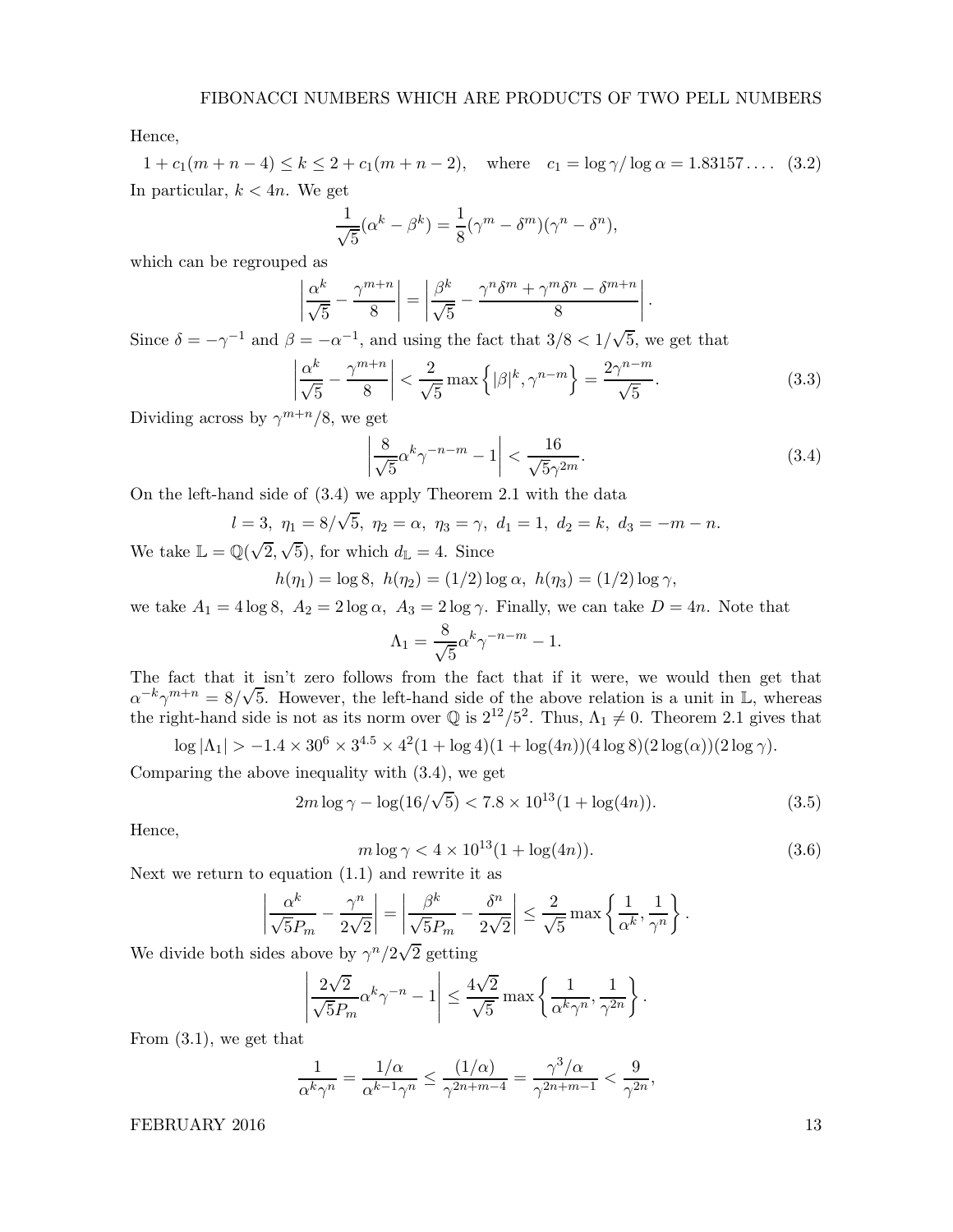because  $\gamma^3/\alpha < 9$  and  $m \ge 1$ . Thus,

$$
\left|\frac{2\sqrt{2}}{\sqrt{5}P_m}\alpha^k\gamma^{-n} - 1\right| \le \frac{4\sqrt{2} \times 9}{\sqrt{5}\gamma^{2n}} = \frac{36\sqrt{2}}{\sqrt{5}\gamma^{2n}}.\tag{3.7}
$$

On the left-hand side of (3.7) we apply Theorem 2.1 with the data

$$
l=3, \ \eta_1=\sqrt{5}P_m/2\sqrt{2}, \ \eta_2=\alpha, \ \eta_3=\gamma, \ d_1=-1, \ d_2=k, \ d_3=-n.
$$

We take again  $\mathbb{L} = \mathbb{Q}(\sqrt{2}, \sqrt{5})$ , for which  $d_{\mathbb{L}} = 4$ . As before,

$$
h(\eta_2) = (1/2) \log \alpha, \ h(\eta_3) = (1/2) \log \gamma,
$$

so we can take  $A_2 = 2 \log \alpha$ ,  $A_3 = 2 \log \gamma$ . As for  $h(\eta_1)$ , the polynomial  $8X^2 - 5P_m^2$ 

has  $\eta_1$  as a root. Thus,

$$
h(\eta_1) \le \frac{1}{2} \left( \log 8 + 2 \log(\sqrt{5}P_m/2\sqrt{2}) \right)
$$
  
=  $\log P_m + \log \sqrt{5} \le (m-1) \log \gamma + \log \sqrt{5}$   
<  $m \log \gamma$ .

Using (3.6), we can take

$$
A_1 = 16 \times 10^{13} (1 + \log(4n)) > 4h(\eta_1).
$$

Finally, we can take  $B = 4n$ . Note that

$$
\Lambda_2 = \frac{2\sqrt{2}}{\sqrt{5}P_m} \alpha^k \gamma^{-n-m} - 1.
$$

Similarly to the argument used to prove that  $\Lambda_1 \neq 0$ , one justifies that  $\Lambda_2 \neq 0$ . Theorem 2.1 gives that

$$
\log |\Lambda_2| > -1.4 \times 30^6 \times 3^{4.5} \times 4^2 (1 + \log 4)(1 + \log (4n))^2 16 \times 10^{13} \times (2 \log(\alpha))(2 \log \gamma).
$$

Comparing this with (3.7), we get

$$
2n \log \gamma - \log(36\sqrt{2}/\sqrt{5}) < 1.5 \times 10^{27} (1 + \log 4n))^2,
$$

giving

$$
n < 5 \times 10^{30}.\tag{3.8}
$$

The same arguments apply to equation (1.2) (just swap the roles of the pairs  $(\alpha, \beta)$  and  $(\gamma, \delta)$ of  $1/\sqrt{5}$  and  $1/(2\sqrt{2})$ . Let us give the details. We assume  $m \geq 3$ , otherwise  $m \in \{1,2\}$ ,  $F_m = 1$  and the solutions of (1.2) are among the solutions to (1.1) with  $m = 1$ . Inequality (3.2) becomes

$$
1 + c_2(m+n-4) \le k \le 2 + c_2(m+n-2), \qquad c_2 = 1/c_1 = \log \alpha / \log \gamma = 0.545979\dots, (3.9)
$$
  
which implies in particular that  $k \le 3n$ . The analog of inequality (3.3) is

$$
\left|\frac{\gamma^k}{2\sqrt{2}} - \frac{\alpha^{m+n}}{5}\right| = \left|\frac{\delta^k}{2\sqrt{2}} - \frac{\alpha^n \beta^m + \alpha^m \beta^n - \beta^{m+n}}{5}\right| \tag{3.10}
$$

$$
\leq \frac{6}{5} \max \left\{ |\delta|^k, \alpha^{n-m} \right\} = \frac{6\alpha^{n-m}}{5}.
$$
 (3.11)

This leads to

$$
\left|\frac{5}{2\sqrt{2}}\gamma^k \alpha^{-n-m} - 1\right| < \frac{6}{\alpha^{2m}},\tag{3.12}
$$

14 VOLUME 54, NUMBER 1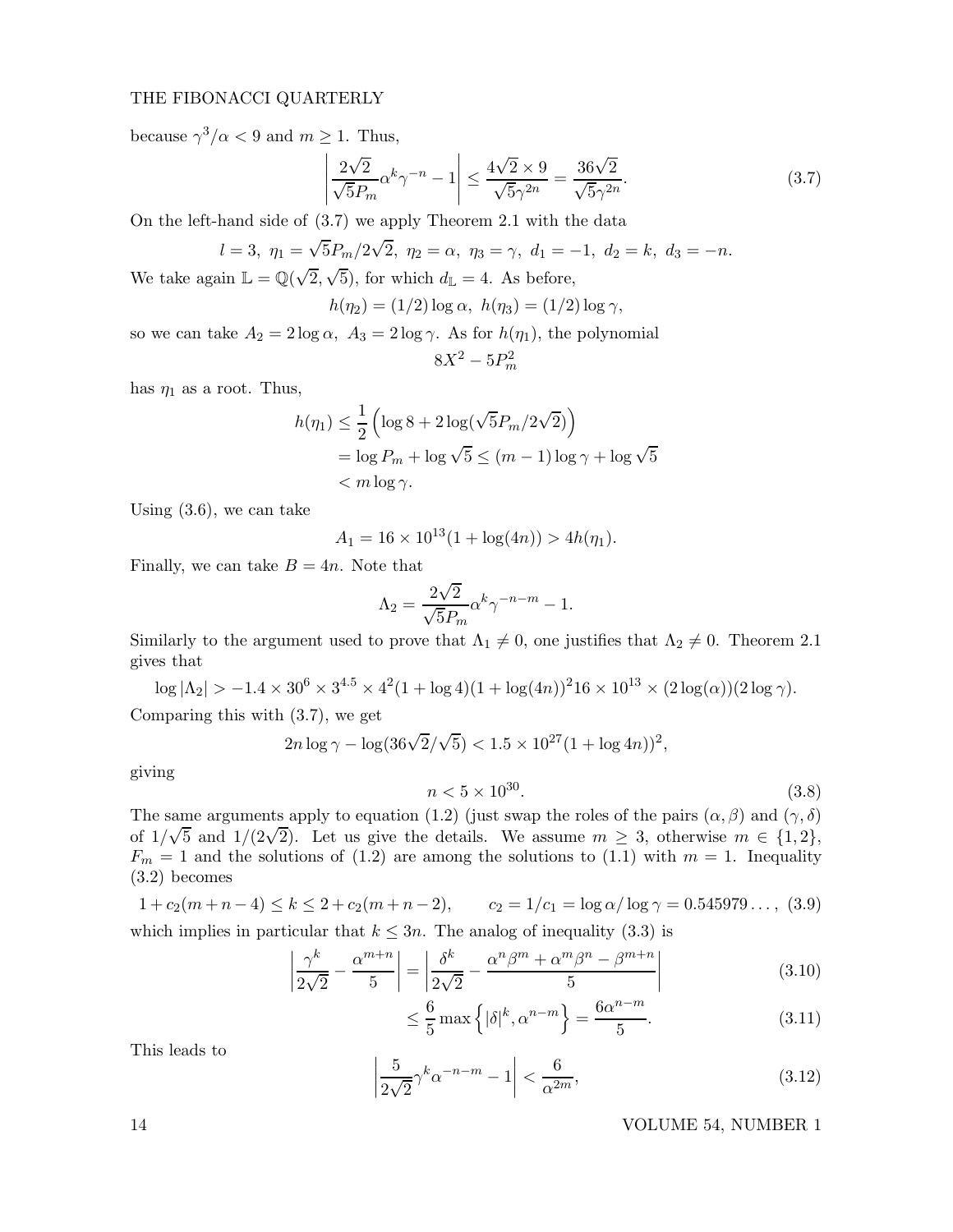which is the analogue of (3.4). We check that the amount  $\Lambda_3$  in the left-hand side above is non-zero by an argument similar to the one used to prove that  $\Lambda_1$  and  $\Lambda_2$  are non-zero, and apply Theorem 2.1 to get a lower bound for it, getting

$$
\log |\Lambda_3| > -1.4 \times 30^6 \times 3^{4.5} \times 4^2 (1 + \log 4)(1 + \log (3n))(4 \log 5)(2 \log(\alpha))(2 \log \gamma).
$$

We get that the analog of (3.5) is

$$
2m\log\alpha - \log 6 < 5.98 \times 10^{13} (1 + \log(3n)),
$$

giving

$$
m \log \alpha + 1 < 3 \times 10^{13} (1 + \log(3n)), \tag{3.13}
$$

which is the analog of inequality  $(3.6)$ . Returning to equation  $(1.2)$ , we get

$$
\left|\frac{\gamma^k}{2\sqrt{2}F_m} - \frac{\alpha^n}{\sqrt{5}}\right| = \left|\frac{\delta^k}{2\sqrt{2}F_m} - \frac{\beta^n}{\sqrt{5}}\right| \le \frac{2}{\sqrt{5}} \max\left\{\frac{1}{\gamma^k}, \frac{1}{\alpha^n}\right\}.
$$
 (3.14)

By  $(3.9)$ , we get

$$
\gamma^k \ge \gamma \alpha^{m+n-4} \ge \gamma \alpha^{-3} \alpha^n,
$$

so

$$
\frac{1}{\gamma^k} \le \frac{\alpha^3/\gamma}{\alpha^n} < \frac{2}{\alpha^n}.\tag{3.15}
$$

Hence, by  $(3.14)$  and  $(3.15)$ , we get

$$
\left|\frac{\sqrt{5}}{2\sqrt{2}F_m}\gamma^k\alpha^{-n} - 1\right| < \frac{4}{\alpha^{2n}}.\tag{3.16}
$$

This is the analog of (3.7). Writing  $\Lambda_4$  for the amount under the absolute value in the left– hand side above, we get that it is not 0 by arguments similar to the ones used to prove that  $Λ_i \neq 0$  for  $i = 1, 2, 3$ . We apply Matveev's Theorem as we did for  $Λ_2$ . Here,  $η_1 = 2\sqrt{2}F_m/\sqrt{5}$ is a root of  $5X^2 - 8F_m^2$ . Its height therefore satisfies

$$
h(\eta_1) \le \log F_m + \log 2\sqrt{2} \le (m-1)\log \alpha + \log 2\sqrt{2}
$$
  

$$
< m \log \alpha + 1 < 3 \times 10^{13} (1 + \log(3n)),
$$

by (3.13). We get that

$$
\log |\Lambda_4| > -1.4 \times 30^6 \times 3^{4.5} \times 4^2 (1 + \log 4)(1 + \log (3n))^2 12 \times 10^{13} \times (2 \log(\alpha))(2 \log \gamma),
$$

which together with (3.16) leads to

$$
2n \log \alpha - \log 4 < 1.2 \times 10^{27} (1 + \log(3n))^2
$$

giving

$$
n < 7 \times 10^{30}
$$

So, comparing the above bound with (3.8), we conclude that both in equation (1.1) and (1.2), we get  $n < 7 \times 10^{30}$ . We record what we proved as a lemma.

**Lemma 3.1.** If  $(k, m, n)$  are positive integers satisfying one of the equations (1.1) or (1.2) with  $m \leq n$ , then  $k < 4n$  and  $n < 7 \times 10^{30}$ .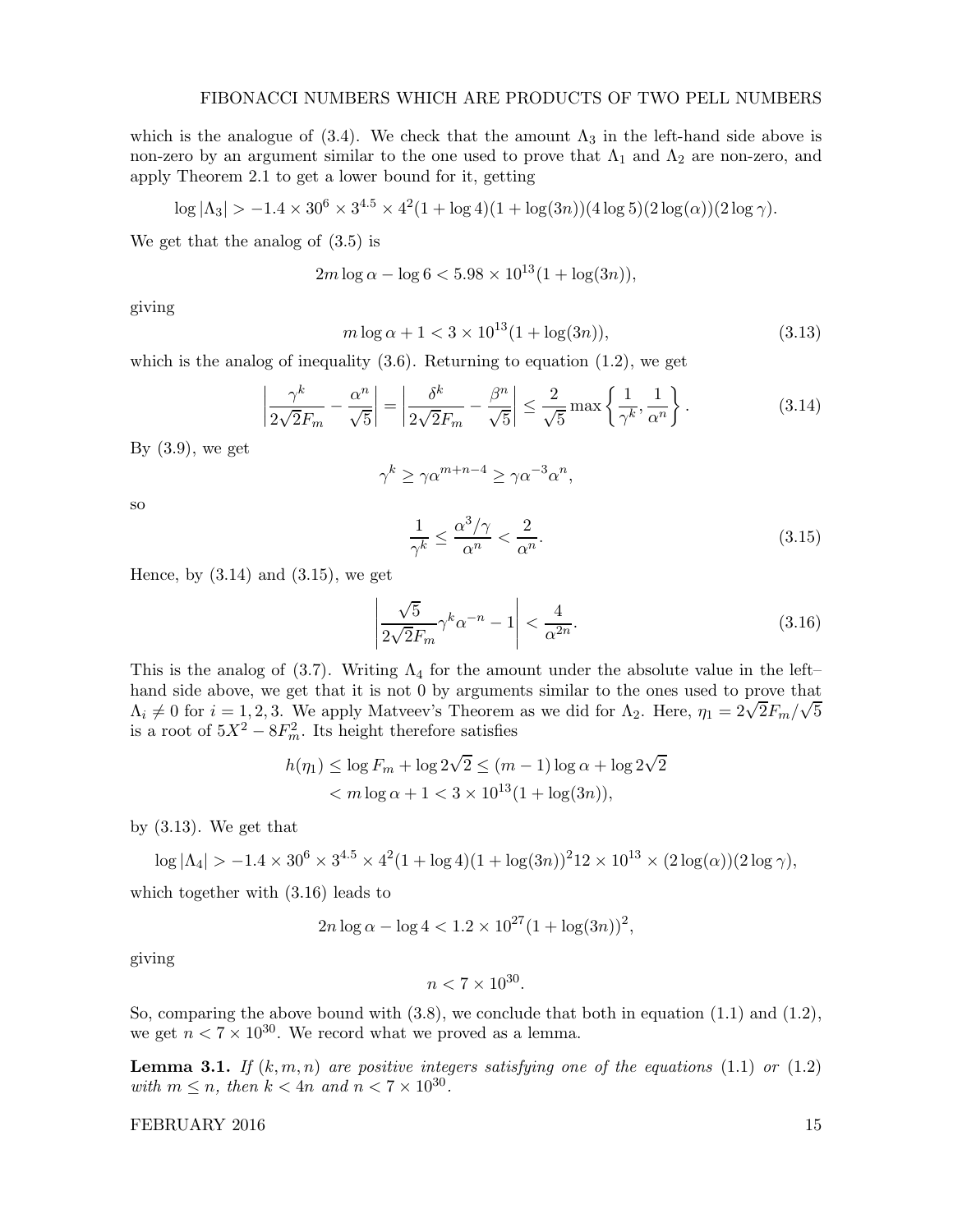Now we need to reduce the bound. To do so, we make use several times of the following result, which is a slight variation of a result due to Dujella and Petho [3] which itself is a generalization of a result of Baker and Davenport [1]. The proof is almost identical to the proof of the corresponding result in [3] and the details have been worked out in Lemma 2.9 in [2]. For a real number x, we let  $||x|| = \min\{|x - n| : n \in \mathbb{Z}\}\)$  for the distance from x to the nearest integer.

**Lemma 3.2.** Let M be a positive integer, let  $p/q$  be a convergent of the continued fraction of the irrational  $\tau$  such that  $q > 6M$ , and let  $A, B, \mu$  be some real numbers with  $A > 0$  and  $B > 1$ . Let  $\epsilon := ||\mu q|| - M||\tau q||$ . If  $\epsilon > 0$ , then there is no solution to the inequality

$$
0 < m\tau - n + \mu < AB^{-k},
$$

in positive integers m, n and k with

$$
m \leq M
$$
 and  $k \geq \frac{\log (Aq/\epsilon)}{\log B}$ .

We look at (3.4). Assume that  $m \geq 20$ . Let

$$
\Gamma_1 := k \log \alpha - (n+m) \log \gamma + \log(8/\sqrt{5}).
$$

Then  $|e^{\Gamma_1} - 1| = |\Lambda_1| < 1/4$  by (3.4), which implies that  $|\Gamma_1| < 1/2$ . Since  $|x| < 2|e^x - 1|$ whenever  $x \in (-1/2, 1/2)$ , we get from  $\Lambda_1 = e^{\Gamma_1}$  and (3.4) that

$$
|\Gamma_1| < \frac{32}{\sqrt{5}\gamma^{2m}}.
$$

If  $\Gamma_1 > 0$ , then

$$
0 < k \left( \frac{\log \alpha}{\log \gamma} \right) - (n+m) + \frac{\log(8/\sqrt{5})}{\log \gamma} < \frac{32}{(\sqrt{5}\log \gamma)\gamma^{2m}} < \frac{17}{\gamma^{2m}}.
$$

We apply Lemma 3.2 with  $M = 3 \times 10^{31}$  (note that  $M > 4n > k$ ),

$$
\tau = \frac{\log \alpha}{\log \gamma}, \quad \mu = \frac{\log(8/\sqrt{5})}{\log \delta}, \quad A = 17, \quad B = \gamma^2.
$$

Writing  $\tau = [a_0, a_1, \ldots]$  as a continued fraction, we get

$$
[a_0,\ldots,a_{74}]=\frac{p_{74}}{q_{74}}=\frac{2037068391552562960855777461929676271}{3731035235978315437343082205475618926},
$$

and we get  $q_{74} > 3 \times 10^{36} > 6M$ . We compute  $\varepsilon = ||\mu q_{74}|| - M||\tau q_{74}|| > 0.4$ . The reason that we picked the 74th convergent is that both the inequalities  $q_{74} > 6M$  and  $\varepsilon > 0$  hold. Thus, by Lemma 3.2, we get  $m \leq 49$ . A similar conclusion is reached if we assume that  $\Gamma_1 < 0$ . This was in the case of inequality (3.4). In the case of inequality (3.12), assuming again that  $m \geq 20$ , we get that

$$
\left| (n+m)\log \alpha - k \log \gamma - \log(5/2\sqrt{2}) \right| < \frac{12}{5\alpha^{2m}}.
$$

Let  $\Gamma_3$  be the expression under the absolute value of the left-hand side above. If  $\Gamma_3 > 0$ , we get

$$
0 < (n+m)\left(\frac{\log \alpha}{\log \gamma}\right) - k + \frac{\log(2\sqrt{2}/5)}{\log \gamma} < \frac{12}{(5\log \gamma)\alpha^{2m}} < \frac{3}{\alpha^{2m}}.
$$

16 VOLUME 54, NUMBER 1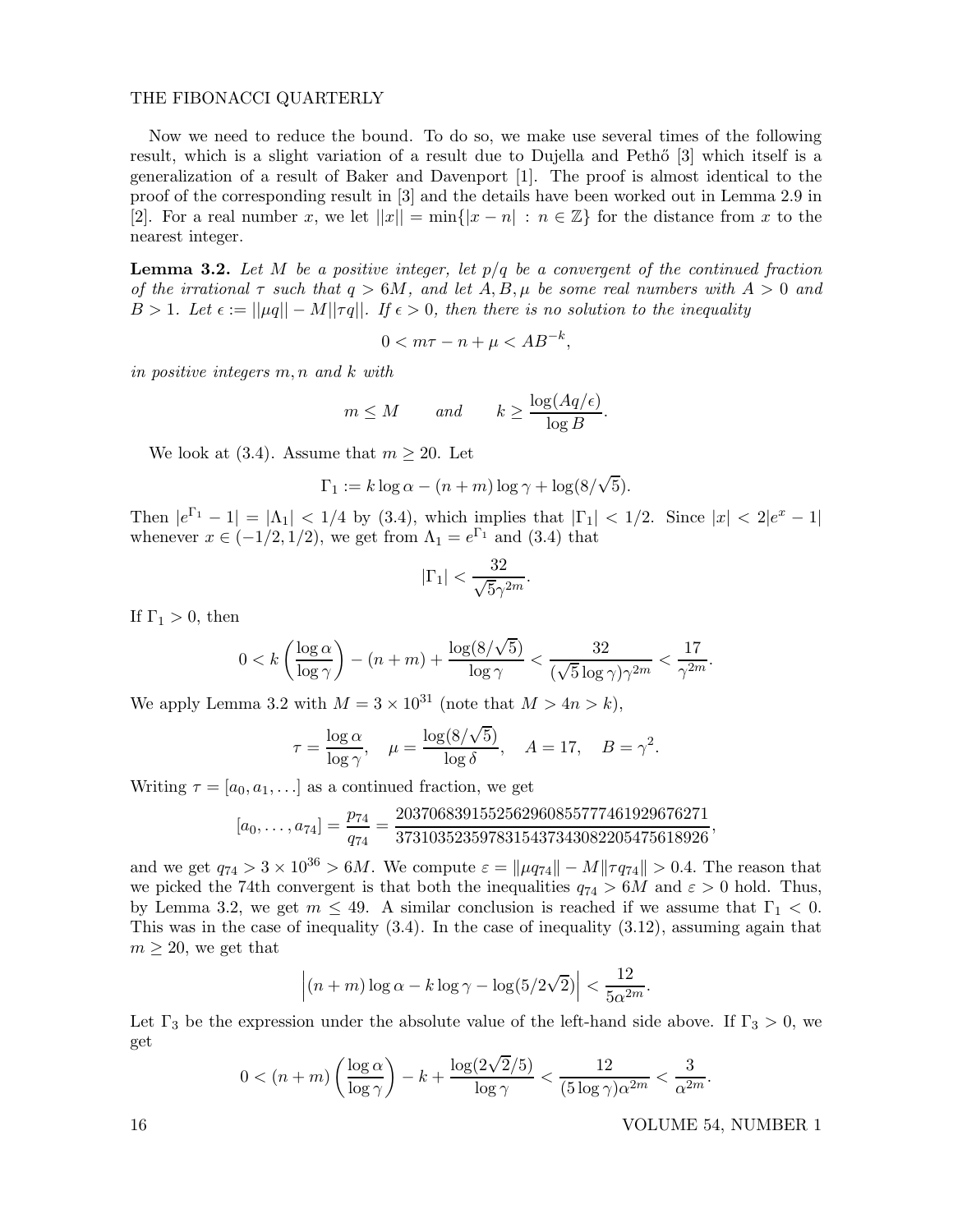We keep the same values for  $M$ ,  $\tau$ , q and only change  $\mu$  to

$$
\mu' = \frac{\log(2\sqrt{2}/5)}{\log \gamma}, \quad A = 3, \quad B = \alpha^2.
$$

We get  $\varepsilon > 0.2$ , and by Lemma 3.2,  $m \le 90$ . A similar conclusion is reached if  $\Gamma_3 < 0$ . Thus,  $m \leq 90$  in all cases. Now we move on to (3.7). Assume  $n > 100$ . We then get

$$
\left| k \log \alpha - n \log \gamma + \log(2\sqrt{2}/\sqrt{5}P_m) \right| < \frac{72\sqrt{2}}{\sqrt{5}\delta^{2n}}.
$$

Let  $\Gamma_2$  be the expression under the absolute value in the left-hand side above. If  $\Gamma_2 > 0$ , we then get

$$
0 < k \left( \frac{\log \alpha}{\log \gamma} \right) - n + \frac{\log(2\sqrt{2}/(\sqrt{5}P_m))}{\log \gamma} < \frac{72\sqrt{2}}{(\sqrt{5}\log \gamma)\gamma^{2n}} < \frac{52}{\gamma^{2n}}.
$$

We keep the same values for  $M$ ,  $\tau$ , q and only change  $\mu$  to

$$
\mu_m = \frac{\log(2\sqrt{2}/(\sqrt{5}P_m))}{\log \gamma}, \quad A = 52, \quad B = \gamma^2 \quad \text{for all} \quad m = 1, \dots, 90.
$$

We get  $\varepsilon > 0.019$ , so  $n \leq 53$ . A similar conclusion is reached if  $\Gamma_2 < 0$ . Finally, if instead of (3.7), we have (3.16), then a similar argument leads to

$$
\left| n \log \alpha - k \log \gamma + \log(2\sqrt{2}F_m/\sqrt{5}) \right| < \frac{4}{\alpha^{2n}}.
$$

Letting  $\Gamma_4$  for the amount under the absolute value in the left–hand side above, we get in case  $\Gamma_4 > 0$  that

$$
0 < n \left( \frac{\log \alpha}{\log \gamma} \right) - k + \frac{\log(2\sqrt{2}F_m/\sqrt{5})}{\log \gamma} < \frac{4}{\log \gamma \alpha^{2n}} < \frac{5}{\alpha^{2n}}.
$$

We keep the same values for M,  $\tau$ , q and only change  $\mu$  to

$$
\mu_m = \frac{\log(2\sqrt{2}F_m/\sqrt{5})}{\log \gamma}, \quad A = 5, \quad B = \alpha^2, \quad \text{for all} \quad m = 1, \dots, 90.
$$

We get  $\varepsilon > 0.005$ , so  $n \leq 94$ . Therefore, in all cases  $n \leq 94$ , so  $k < 400$ . We generated  ${F_k}_{1\leq k\leq 400}$  and  ${P_mP_n}_{1\leq m\leq n\leq 100}$  and intersected them, and also  ${P_k}_{1\leq k\leq 400}$  and  ${F_mF_n}_{1\leq m < n \leq 100}$  and intersected them and got no other solutions. Hence, Theorem 1.1 is proved.

### 4. Comments

It is apparent from our proof that the method is more general and shows that every equation of the form

$$
U_k=V_mV_n
$$

has only finitely effectively computable many positive integer solutions  $(k, m, n)$  provided that  ${U_n}_{n>0}$  and  ${V_n}_{n>0}$  satisfy a few technical conditions such as:

- (i) they are both non-degenerate binary recurrent and have characteristic equations of real roots  $\alpha$ ,  $\beta$  and  $\delta$ ,  $\gamma$  with  $\alpha\beta = \pm 1$  and  $\gamma\delta = \pm 1$ .
- (ii)  $\mathbb{Q}[\alpha]$  and  $\mathbb{Q}[\delta]$  are distinct quadratic fields.